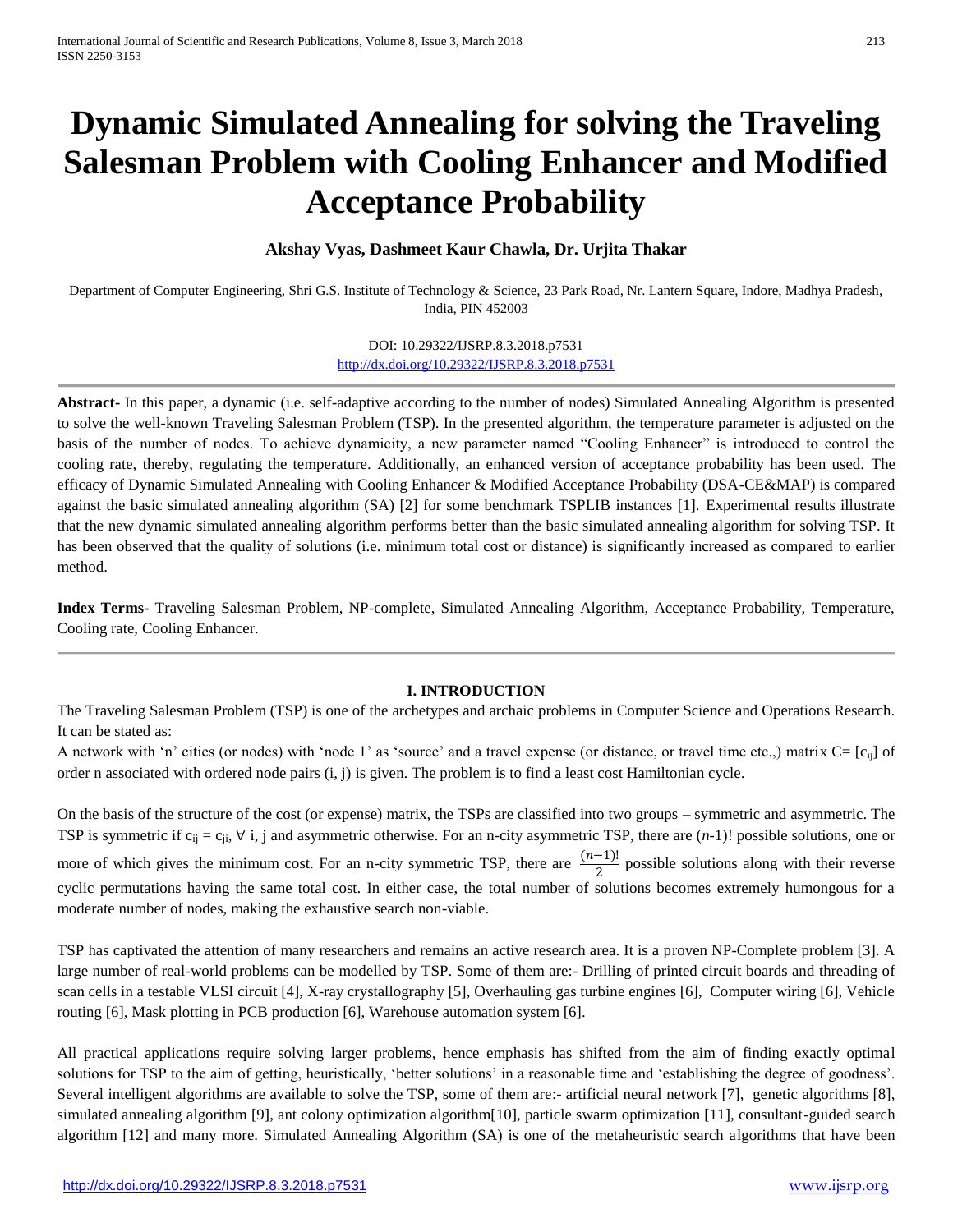International Journal of Scientific and Research Publications, Volume 8, Issue 3, March 2018 214 ISSN 2250-3153

used widely to solve the TSP instances. The basic version of SA algorithm is not good in terms of quality of solutions (i.e. minimum total cost or distance). Therefore, an improved simulated annealing algorithm has been presented in this paper. It uses a new parameter, "Cooling Enhancer" to control the cooling rate in order to regulate the temperature (i.e. system energy) and also employs a modified acceptance probability. The presented algorithm has been found to produce better quality of solutions.

The paper is structured as follows: Section 2 provides a background about the simulated annealing algorithm. In Section 3, the related work in the sphere is propounded. Then, the proposed approach to solving the TSP is proffered in Section 4. The experimentation and results are given in Section 5. Finally, the paper is concluded in section 6.

#### **II. BACKGROUND STUDY**

The SA algorithm is one of the efficient methods for the continuous and discrete optimization problems. It is derived from the simulation of the cooling schedule of metals. The cooling process is controlled by a defined function which is convenient to implement. The word "Annealing" is referred to as tempering certain alloys of metal, glass, or crystal by heating above its melting point, holding its temperature, and then cooling it very slowly until it solidifies into a perfect crystalline structure. This physical/chemical process produces high-quality materials. The simulation of this process is known as simulated annealing (SA) [16]. There is an analogy of SA with an optimization procedure. The defect-free crystal state corresponds to the global minimum energy configuration (for TSP, tour with the minimum cost). The physical material states correspond to problem solutions (for TSP, all possible tours), the energy of a state to cost of a solution (for TSP, the tour cost), and the temperature to a control parameter. The SA algorithm is not used for initial solutions and has been discerned to have a bad performance and slow convergence when

applied to the complex TSP.

#### **III. RELATED WORK**

In this section, the earlier work related to the field is discussed. The Basic Simulated Annealing Algorithm [2] has been improved by several researchers for solving the TSP. Liu et al introduced SA integrated with the Tabu search in order to achieve better solutions. The temperature was reduced adaptively with a temperature control function [13]. Based on most of the edges in the best circuit linked by neighbour cities, the probabilistic neighborhood model was introduced by Li [13] and merge into the optimization process of the BSA algorithm. The SA algorithm was also integrated with the ant colony optimization [14] to utilize their advantages together. In order to speed up the convergence of the BSA and obtain the better approximate solutions (i.e. Hamiltonian cycles), the four vertices and three lines inequality was merged into the optimization process of the BSA using the four-point conditions for symmetrical TSP which has been summarized by Vladimir [15]. When the Hamiltonian circuits are generated with the BSA, the inequality are applied to the local Hamiltonian paths in the Hamiltonian cycles.

The algorithm for Basic Simulated Annealing [2] for solving TSP is as follows:-

*Step 1: Initialize cooling\_rate with a small value such as 0.001. Generate an initial random tour x.*

*Step 2: Initialize T with a large value such as 100000.*

*Step 3: Repeat:*

*i. Generate next tour*  $(x + \Delta x)$  *by applying some operations on the current tour x. ii. Evaluate*  $\Delta E(x) = E(x + \Delta x) - E(x)$ , (*i.e. neighborTourCost - currentTourCost*): *if ΔE(x) < 0, keep the new state (i.e. new path distance less than current distance); otherwise, accept the new state with acceptance probability*  $P = e^{-\Delta E/T}$ *. iii. If*  $E_{bestSoft}(x) > E(x + \Delta x)$ *, then set*  $E_{bestSoft}(x) = E(x + \Delta x)$ .

*iv.* Set  $T = T - \Delta T$ ,  $\boldsymbol{\nabla} \Delta T = T x$  cooling rate.  *until T is small enough.* 

One of the issues with the basic SA is that it is not adaptive to the problem size i.e. the temperature change is independent of the number of nodes (or cities). On running the basic SA for different TSPLIB instances, it is observed that if the temperature is decreased fast or slowly for small number of nodes, then, in either case, the results are almost similar; however, if the number of nodes is large (say more than 100), then it gives better results on decreasing the temperature slowly. Moreover, the basic SA will run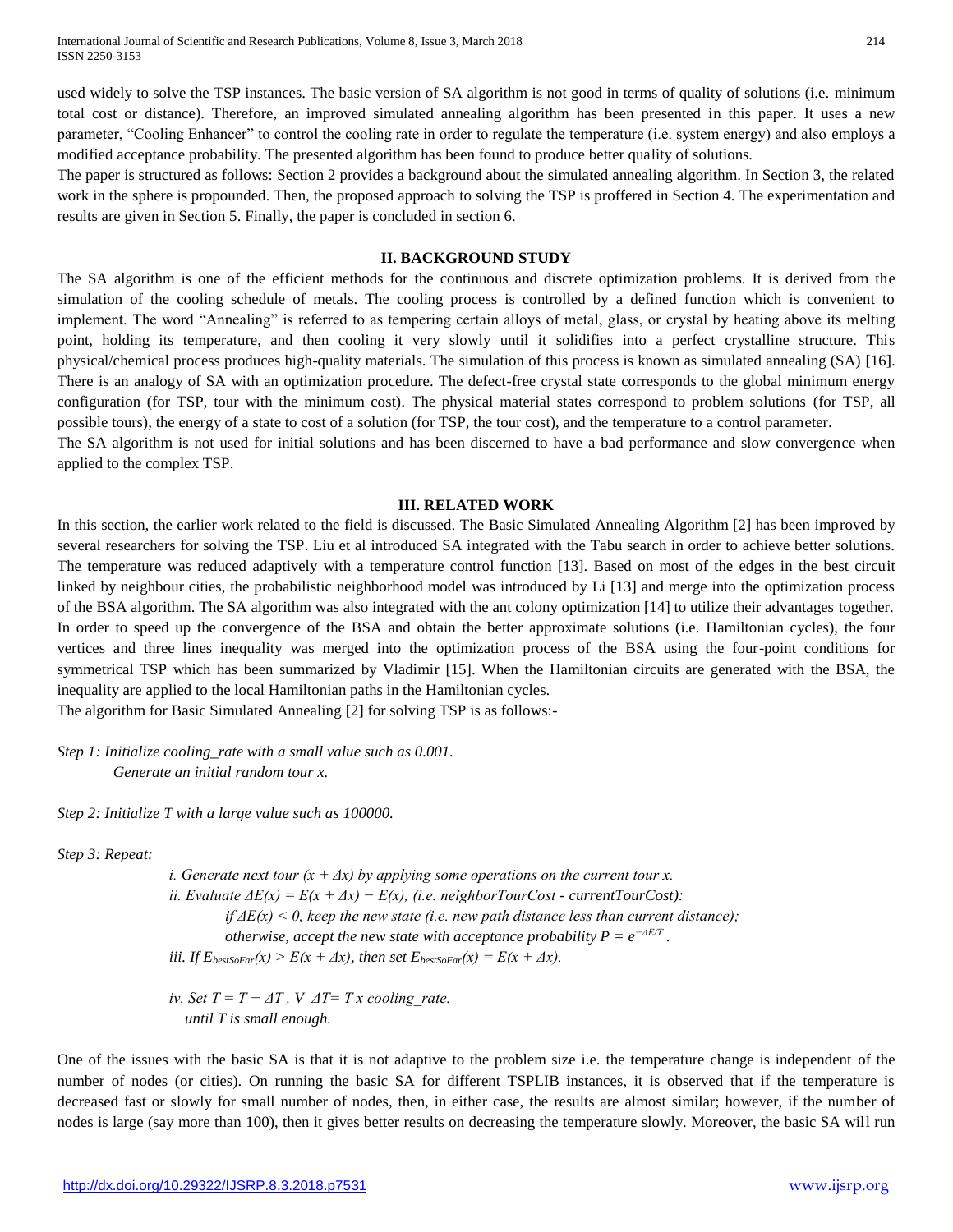International Journal of Scientific and Research Publications, Volume 8, Issue 3, March 2018 215 ISSN 2250-3153

for almost the same time for problems of all size and hence produce the good results for a small size of nodes and bad results for problems with a moderate or large number of nodes. Moreover, it would be the duty of the operator to decide concerning how much time the algorithm should be run to get best result in a feasible amount of time, which could be cumbersome.

# **IV. PROPOSED APPROACH**

The proposed approach, Dynamic Simulated Annealing with Cooling Enhancer & Modified Acceptance Probability (DSA-CE&MAP) is developed by enhancing the parameters of the basic simulated annealing algorithm, temperature, cooling rate and acceptance probability to produce better solutions.

For the algorithm to adapt and adjust itself to the number of nodes, a parameter named as "Cooling Enhancer" is introduced which controls the "cooling rate", thereby controlling the decrease in temperature according to the number of nodes (or cities) after each iteration.

Additionally, for accepting the less good solutions (i.e. solutions with somewhat high total cost or distance), the acceptance probability is modified to engender Modified Acceptance Probability (MAP) which significantly contributes to the better results and prevents the solutions in getting caught in local minima. Modified acceptance probability helps in reducing the acceptance probabilities of the tours that have cost much larger than the current best tour cost.

The algorithm for Dynamic Simulated Annealing with Cooling Enhancer and Modified Acceptance Probability (DSA-CE&MAP) for solving TSP is as follows:-

*Step 1: Initialize cooling\_rate with a small value such as 0.001. Generate an initial random tour x.*

*Step 2: Initialize T with a large value such as 100000.*

*Step 3: if totalCities < 30, then set coolingEnhancer = 0.5. else if totalCities < 150 then set coolingEnhancer = 0.05. else if totalCities < 750 then set coolingEnhancer = 0.005. Otherwise, set coolingEnhancer = 0.0005.*

*Step 3: Repeat:*

*i. Generate next tour*  $(x + \Delta x)$  *by applying some operations on the current tour x. ii. Evaluate*  $\Delta E(x) = E(x + \Delta x) - E(x)$ , (*i.e. neighborTourCost - currentTourCost*): *if ΔE(x) < 0, keep the new state (i.e. new path distance less than current distance); otherwise, evalutate*  $\Delta E$ <sup> $\cdot$ </sup> =  $E_{bestSoft}(x)$  -  $E(x + \Delta x)$ , (i.e. bestTourCost - neighborTourCost) and then accept *the new state with acceptance probability,*  $P = \frac{e - \Delta E}{\Delta E}$  $e-\Delta E^2/T$ 

*iii. If*  $E_{bestSoft}(x) > E(x + \Delta x)$ , then set  $E_{bestSoft}(x) = E(x + \Delta x)$ . *iv.* Set  $T = T - \Delta T$ ,  $\forall \Delta T = T \times \text{cooling}$  Enhancer x cooling rate.  *until T is small enough.* 

The effects of Modified Acceptance Probability (MAP) parameter for DSA-CE&MAP algorithm can be illustrated on br17(an Asymmetric TSPLIB instance) as follows :

For each iteration, the values for three parameters are evaluated:- (i) currentTourCost (the total tour cost of the current path), (ii) bestTourCost (the total tour cost of the smallest path found till now), and (iii) neighborTourCost (the total tour cost of the next considered path). The acceptance probability is calculated only if, *ΔE(x)= (neighborTourCost − currentTourCost)* > 0. For a random iteration, let the current path be  $(1,4,8,17,14,10,6,11,2,12,9,3,5,16,13,7,15)$  with tour cost 241 and the best tour path be (1,9,15,8,17,12,7,4,5,16,10,14,11,6,13,3,2) with tour cost 85 and temperature be 1000. Now, let the neighbor path under consideration be (1,9,8,2,17,7,14,6,11,16,12,10,5,3,4,13,15) with total cost 406 and another neighbor path be  $(1,4,8,17,13,16,5,3,9,12,2,11,6,10,14,7,15)$  with tour cost 260. Then, the acceptance probability of these paths with basic SA and DSA-CE&MAP is obtained as given in the following table: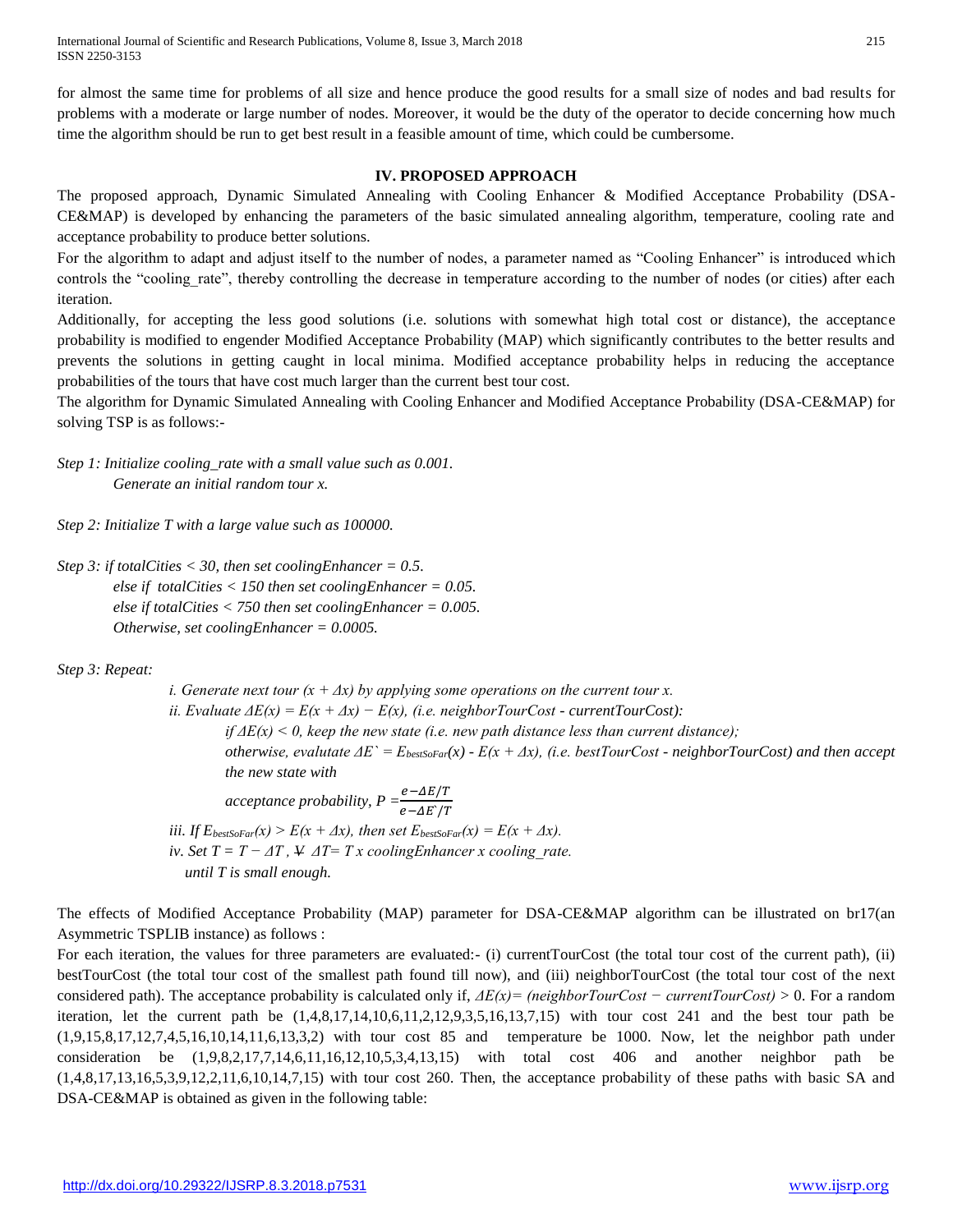| $br17$ (a TSPLIB instance)         | Basic SA | DSA-CE&MAP |  |
|------------------------------------|----------|------------|--|
| Case (i) neighborTourCost = $406$  | 0.8478   | 0.6150     |  |
| Case (ii) neighborTourCost = $260$ | 0.9811   | 0.8236     |  |

**TABLE I:** Acceptance probability as calculated by the Basic SA and DSA-CE&MAP for a given instance

It is evident from the Table I that when the neighborTourCost is substantially greater than the bestTourCost (as in case (i)), then its probability of acceptance decreases considerably as compared to the case when the neighborTourCost is moderately greater than the bestTourCost (as in case (ii)). Hence, by modifying the acceptance probability in this way, the tours with the higher cost will have lower probability of acceptance, even though these tours may be close in cost to the current tour. As a result, the search is confined to explore the tours which are close in cost both to the current tour and best tour found so far.

#### **V. EXPERIMENTATION & RESULTS**

The basic simulated annealing and the proposed DSA-CE&MAP algorithms have been coded in JavaScript and executed on an Intel core i7 personal computer with clock-speed 3.0 GHz, 8 GB RAM, 4 MB L3 cache via the bash (Ubuntu) command-line interface of Microsoft Windows 10 for some TSPLIB instances. Initial population was generated randomly. Following values were taken for the parameters- (i) initial temperature equals  $10^5$ , (ii) cooling rate equals 0.001. The programs were executed 10 times for each instance. The solution quality is measured by the percentage of excess above the optimal solution value reported in TSPLIB website, as given by the formula.

$$
Excess (%) = \frac{Solution Value - Optimum Solution}{Optimum Solution Value} x 100
$$

The tables II and III shows the Excess percentage of best solution values and average solution values over the optimal solution values in 10 runs and the average time of convergence (in second(s)) for each TSPLIB instance . In the tables, the best value, average value and average time is calculated by applying the basic SA and DSA-CE&MAP to the same TSPLIB instance. Furthermore, the excess percentage is calculated as per the above formula in order to compare the solution obtained with the optimal solution. Table II gives the results for fifteen asymmetric TSPLIB instances of size from 17 to 171 and table III gives the results for sixteen symmetric TSPLIB instances of size from 17 to 1379.

|                           |    |                  | Basic SA                     |                         |         | DSA-CE&MAP            |                            |             |
|---------------------------|----|------------------|------------------------------|-------------------------|---------|-----------------------|----------------------------|-------------|
| <b>TSPLIB</b><br>instance | n  | Optimum<br>Value | Best Val(Excess Avg<br>$%$ ) | Val(Excess Avg<br>$%$ ) | Time(s) | Best<br>Val(Excess %) | Val(Excess<br>Avg<br>$%$ ) | Avg Time(s) |
| br17                      | 17 | 39               | 39(0.00)                     | 39.1(0.25)              | 0.0214  | 39(0.00)              | 39(0.00)                   | 0.0361      |
| ftv33                     | 34 | 1286             | 1657(28.85)                  | 1900.7(47.79)           | 0.0254  | 1449(12.67)           | 1626.8(26.50)              | 0.3357      |
| ftv35                     | 36 | 1473             | 1815(23.21)                  | 2126.2(44.34)           | 0.0259  | 1709(16.02)           | 1904.2(29.27)              | 0.3819      |
| ftv38                     | 39 | 1530             | 2130(39.21)                  | 2398.7(56.77)           | 0.0269  | 1757(14.83)           | 1896.4(23.94)              | 0.384       |
| p43                       | 43 | 5620             | 5639(0.33)                   | 5652(0.56)              | 0.0247  | 5620(0.00)            | 5623.4(0.06)               | 0.3805      |
| ftv44                     | 45 | 1613             | 2547(57.90)                  | 2743.3(70.07)           | 0.0238  | 1811(12.27)           | 2295.5(42.31)              | 0.3404      |
| ftv47                     | 48 | 1776             | 2834(59.57)                  | 3182.5(79.19)           | 0.0286  | 2380(34.00)           | 2582(45.38)                | 0.3443      |
| ry48p                     | 48 | 14422            | 16042(11.23)                 | 16697.9(15.78)          | 0.0383  | 14853(2.98)           | 15391.2(6.72)              | 0.3712      |
| ft53                      | 53 | 6905             | 11302(63.67)                 | 13218.7(91.43)          | 0.0337  | 9570(38.59)           | 10781.9(56.14)             | 0.3601      |
| ftv55                     | 56 | 1608             | 2855(77.54)                  | 3242(101.61)            | 0.0353  | 2363(46.95)           | 2638.1(64.06)              | 0.3609      |

**TABLE II:** Summary of the results by the Basic SA and DSA-CE&MAP for Asymmetric TSPLIB instances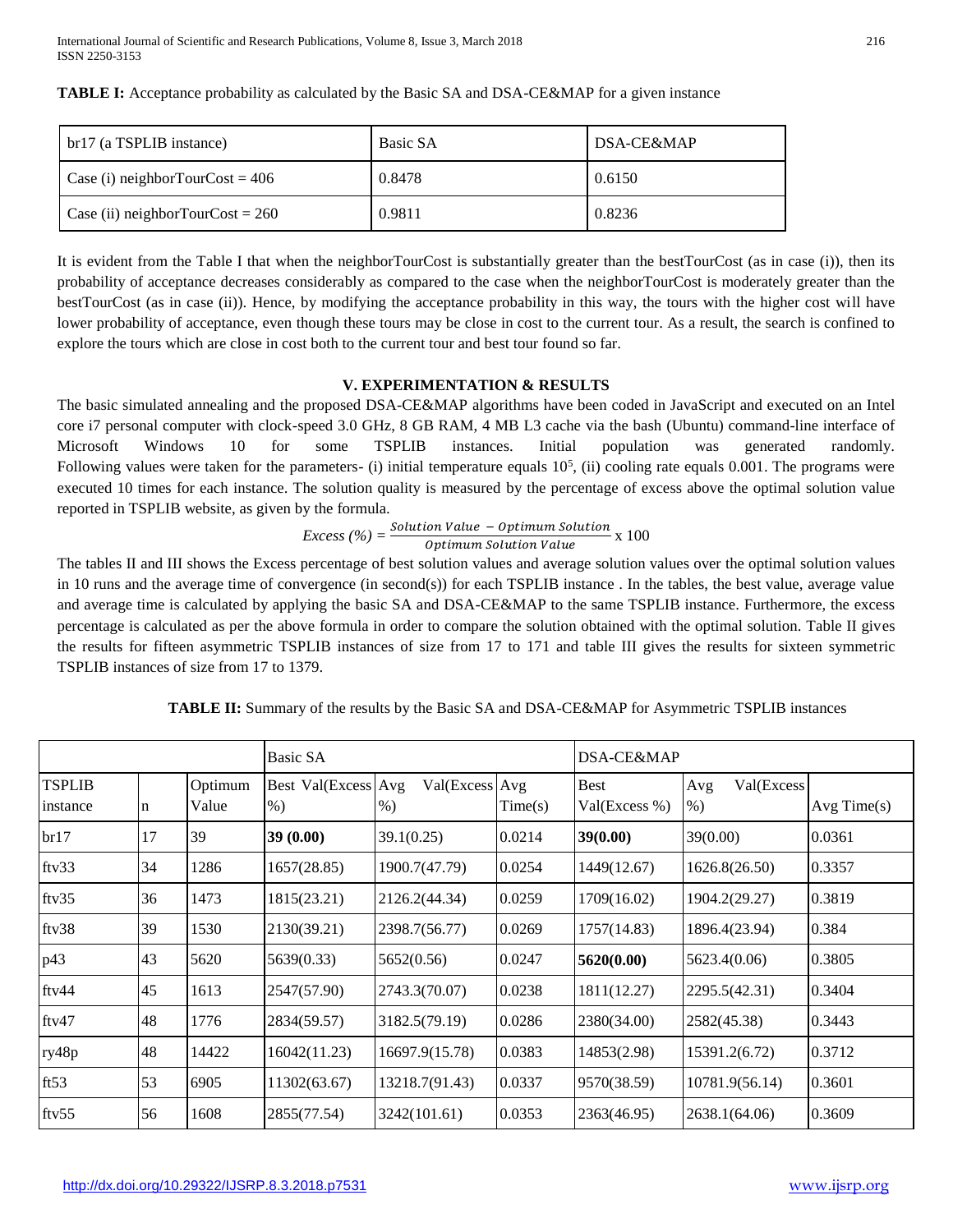| ftv64   | 65  | 1839  | 3948(114.68)  | 4286.9(133.11)    | 0.0406 | 2761(50.13)  | 3223.5(75.28)  | 0.3968 |
|---------|-----|-------|---------------|-------------------|--------|--------------|----------------|--------|
| ft70    | 70  | 38673 | 52781(36.48)  | 54218(40.19)      | 0.0347 | 47656(23.22) | 49393.4(27.72) | 0.474  |
| ftv70   |     | 1950  | 4102(110.35)  | 4569.5(134.33)    | 0.038  | 3207(64.46)  | 3646(86.97)    | 0.422  |
| kro124p | 100 | 26230 | 56543(115.56) | (61449.2(134.27)) | 0.0346 | 43424(65.55) | 47762.2(82.08) | 0.4572 |
| ftv170  | 171 | 2755  | 13937(405.88) | 14622.3(430.75)   | 0.0487 | 7578(175.06) | 8037(191.72)   | 6.3129 |

**TABLE III:** Summary of the results by the Basic SA and DSA-CE&MAP for Symmetric TSPLIB instances

|                           |      |                  | Basic SA                           |                   |             | DSA-CE&MAP                      |                            |               |
|---------------------------|------|------------------|------------------------------------|-------------------|-------------|---------------------------------|----------------------------|---------------|
| <b>TSPLIB</b><br>instance | n    | Optimum<br>Value | <b>Best</b><br>Val(Excess<br>$%$ ) | Avg Val(Excess %) | Avg<br>Time | <b>Best Val(Excess</b><br>$%$ ) | Val(Excess<br>Avg<br>$%$ ) | Avg $Time(s)$ |
| gr17                      | 17   | 2085             | 2085(0.00)                         | 2088(0.14)        | 0.0403      | 2085(0.00)                      | 2088(0.14)                 | 0.0374        |
| gr24                      | 24   | 1272             | 1272(0.00)                         | 1322.5(3.97)      | 0.0285      | 1272(0.00)                      | 1273.4(0.11)               | 0.0406        |
| hk48                      | 48   | 11461            | 11661(1.74)                        | 12145.4(5.97)     | 0.0375      | 11461(0.00)                     | 11682(1.92)                | 0.3545        |
| eil <sub>51</sub>         | 51   | 426              | 472(10.79)                         | 512.4(20.28)      | 0.0339      | 431(1.17)                       | 441(3.52)                  | 0.3994        |
| berlin52                  | 52   | 7542             | 8140(7.92)                         | 8369(10.96)       | 0.0326      | 7542(0.00)                      | 7739.2(2.61)               | 0.4014        |
| eil76                     | 76   | 538              | 737(36.98)                         | 790.8(46.98)      | 0.039       | 545(1.30)                       | 562.3(4.51)                | 0.453         |
| pr76                      | 76   | 108159           | 116230(7.46)                       | 120795.4(11.68)   | 0.0383      | 108817(0.60)                    | 110474.8(2.14)             | 0.467         |
| kroA100                   | 100  | 21282            | 27253(28.05)                       | 29094.9(36.71)    | 0.0384      | 21378(0.45)                     | 22086.3(3.77)              | 0.5173        |
| kroC100                   | 100  | 20749            | 27776(33.8)                        | 29286.7(41.14)    | 0.0423      | 20852(0.496)                    | 21585.4(4.03)              | 0.5212        |
| ei1101                    | 101  | 629              | 1023(62.63)                        | 1059.4(68.42)     | 0.335       | 659(4.76)                       | 670.1(6.53)                | 0.5046        |
| lin105                    | 105  | 14379            | 18983(32.01)                       | 21302.7(48.15)    | 0.037       | 14545(1.15)                     | 14874.4(3.44)              | 0.5319        |
| gil262                    | 262  | 2378             | 8067(239.23)                       | 8626.9(262.77)    | 0.0629      | 2484(4.45)                      | 2519.2(5.93)               | 9.928         |
| a280                      | 280  | 2579             | 9963(286.31)                       | 10326.6(300.41)   | 0.0676      | 2708(5.00)                      | 2760.5(7.03)               | 10.369        |
| lin318                    | 318  | 42029            | 147149(250.11)                     | 153334.2(264.82)  | 0.0727      | 43997(4.68)                     | 44589.4(6.09)              | 11.204        |
| pa561                     | 561  | 2763             | 16791(507.70)                      | 17680.3(539.89)   | 0.1198      | 3197(15.70)                     | 3256(17.84)                | 19.568        |
| nrw1379                   | 1379 | 56638            | 656923(1059.86)                    | 670889.3(1084.52) | 0.400       | 61309(8.24)                     | 61873.5(9.24)              | 580.5851      |

It is observed that the quality of solutions of the algorithms is insensitive to the number of runs. From the tables it is discovered that a greater number of solutions (or tours) with optimum cost can be obtained using DSA-CE&MAP as compared to the basic SA. For example- the asymmetric TSPLIB instances br17 and p43 with optimum values 39 and 5620 respectively, could be solved exactly by DSA-CE&MAP at least once in ten runs, while only br17 with optimum value 39 could be solved exactly by basic SA. Similarly, the symmetric TSPLIB instances gr17, gr24, hk48 and berlin42 with their optimum values 2085, 1272, 11461 and 7542 respectively, could be solved exactly by DSA-CE&MAP at least once in ten runs, while only gr17and gr24 with optimum values 2085 and 1272 respectively, could be solved exactly by basic SA. In addition, the best values and average values for DSA-CE&MAP are better than the basic SA and their corresponding excess percentages are less. Though, basic SA surpasses DSA-CE&MAP in terms of time of convergence, it is noted that, on the basis of the quality of solutions, DSA-CE&MAP outshines basic SA for all the instances, especially for those with the larger number of nodes.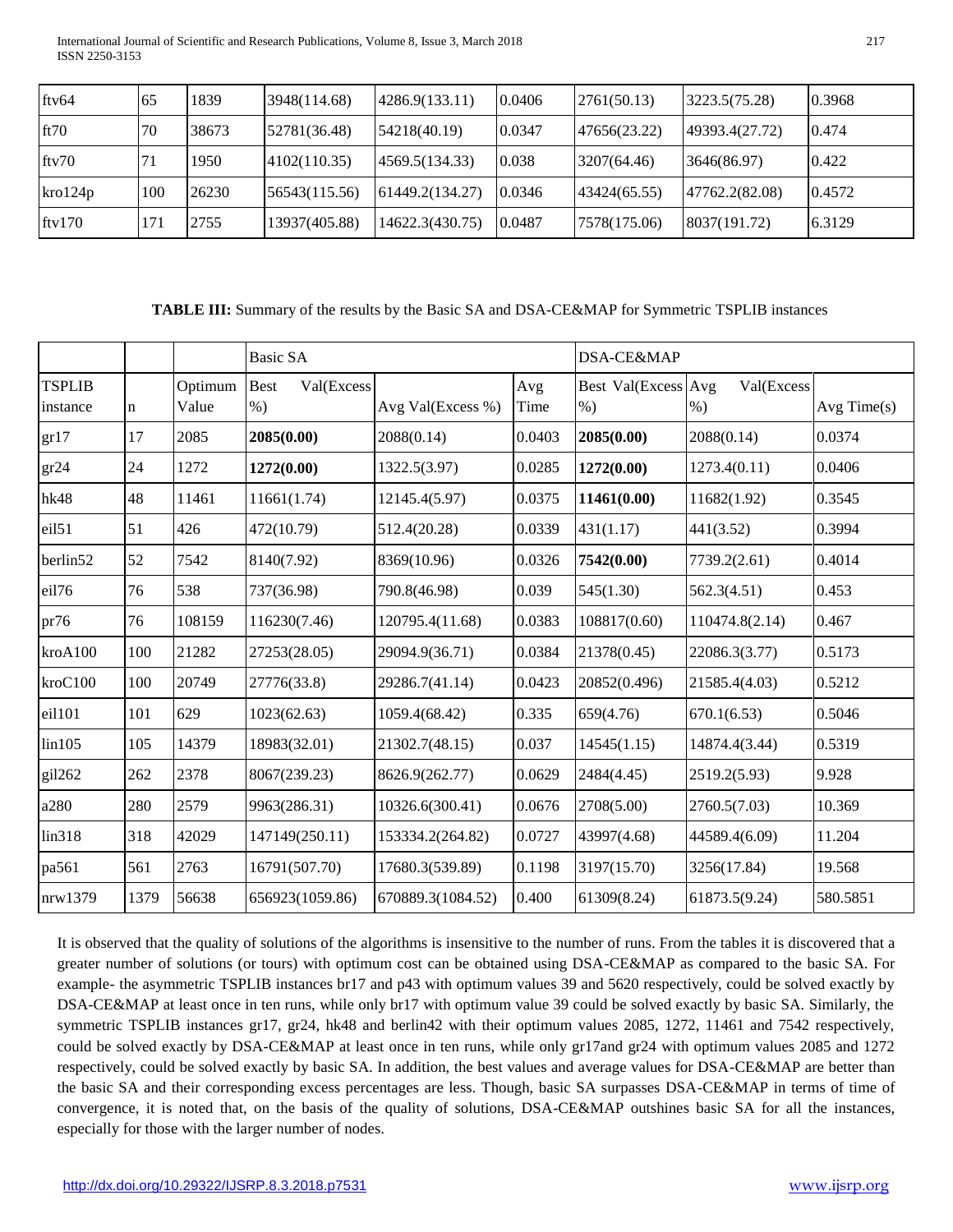The following figures 1 and 2 depict the graph between the temperature (x-axis) and tour cost (y-axis) for an asymmetric and symmetric TSPLIB instances respectively. It is clearly observed from the figure 1 that DSA-CE&MAP has tour cost (14954) much lower than that of basic SA (16228) and very near to the optimum value (14422). Similarly, it can be identified from the figure 2 that the proposed algorithm has tour cost (21604) much lower than that of basic SA (30674) and very near to the optimum value (21282).



**FIGURE 1:** Performance of Basic SA and DSA-CE&MAP on Asymmetric TSP instance ry48p(48 nodes)



**FIGURE 2:** Performance of Basic SA and DSA-CE&MAP on Symmetric TSP instance kroA100(100 nodes)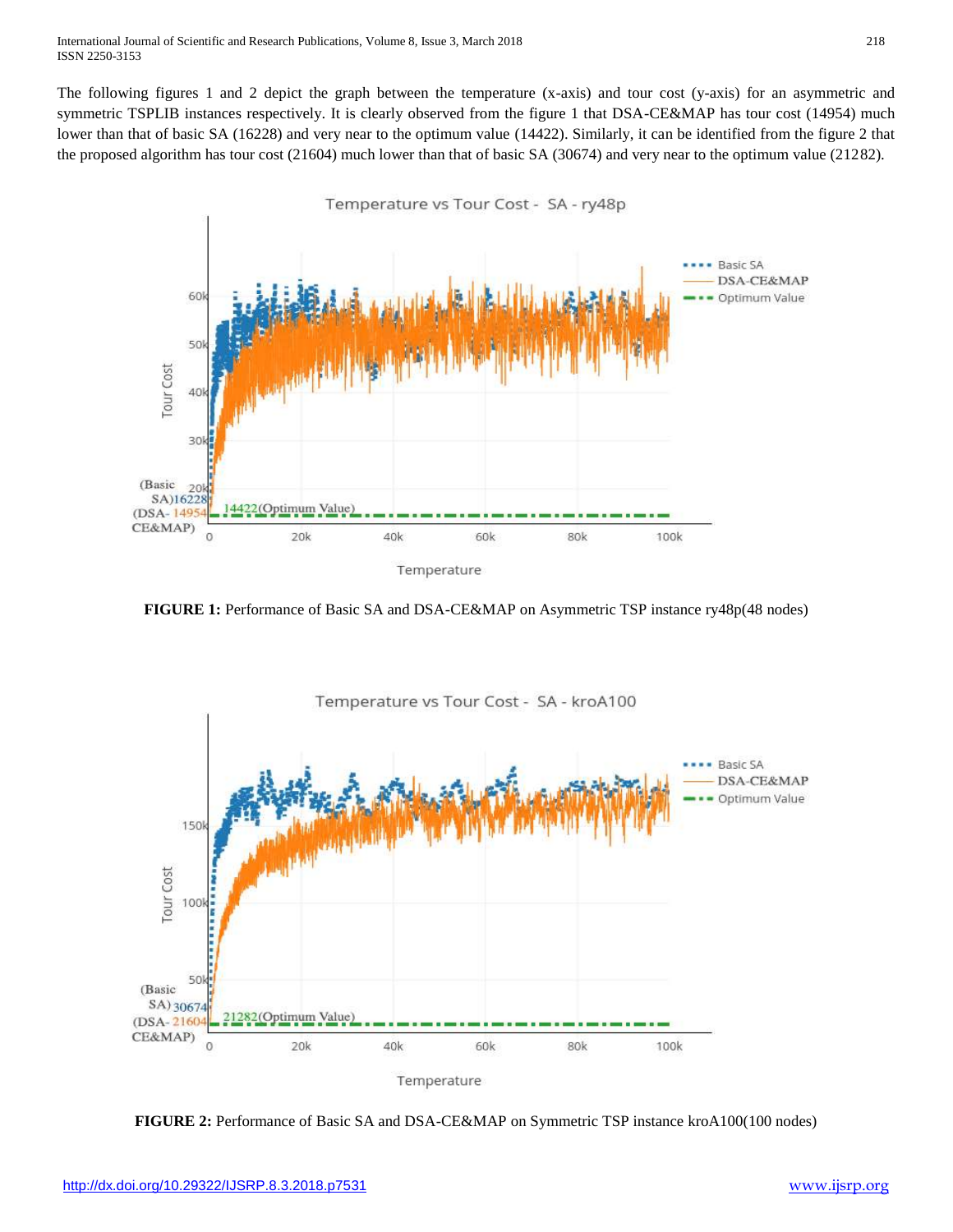#### **VI. CONCLUSION**

In this paper, a refurbished simulated annealing has been proposed by introducing new parameters named "Cooling Enhancer" and "Modified Acceptance Probability" (MAP). It is observed that DSA-CE&MAP provides us with better quality of solutions as compared with the basic SA for all the instances. Moreover, more symmetric and asymmetric TSPLIB instances can be solved exactly using the proposed algorithm. For example- two asymmetric (br17 & p43) and four symmetric (gr17, gr24, hk48 & berlin52) TSPLIB instances could be solved exactly using the proposed approach. On the other hand, only one asymmetric (br17) and two symmetric (gr17 & gr24) TSPLIB instances could be solved exactly using the basic approach. Basic SA outdoes DSA-CE&MAP in respects of time of convergence, since time of convergence is observed to be low for the basic SA.

In future, by making certain changes to the parameters, namely, temperature and cooling rate of the simulated annealing, it is possible to achieve better results and reduce convergence time.

# **ACKNOWLEDGEMENTS**

This research was supported by Department of Computer Engineering, Shri G.S. Institute of Technology & Science, Indore, India.

# **REFERENCES**

[1] TSPLIB instances data source[: http://elib.zib.de/pub/mp-testdata/tsp/tsplib/tsplib.html](http://elib.zib.de/pub/mp-testdata/tsp/tsplib/tsplib.html)

[2] K.-L. Du and M.N.S. Swamy, "Search and Optimization by Metaheuristics", Springer International Publishing Switzerland,DOI 10.1007/978-3-319-41192-7\_2, pp. 29-36, 2016

[3] C.H. Papadimitriou and K. Steiglitz. "Combinatorial Optimization: Algorithms and Complexity". Prentice Hall of India Private Limited, India, 1998.

[4] C.P. Ravikumar. "Solving Large-scale Travelling Salesperson Problems on Parallel Machines". Microprocessors and Microsystems Volume(16) Issue(3), pp. 149- 158, 1992.

[5] R.G. Bland and D.F. Shallcross. "Large Travelling Salesman Problems arising from Experiments in X-ray Crystallography: A Preliminary Report on Computation". Operations Research Letters 8,pp. 125-128, 1989.

[6] Rajesh Matai, Surya Singh and Murari Lal Mittal (2010). Traveling Salesman Problem: an Overview of Applications, Formulations, and Solution Approaches, Traveling Salesman Problem, Theory and Applications, Prof. Donald Davendra (Ed.), ISBN: 978-953-307-426-9, InTech, pp. 1 - 5.

[7] H. Ghaziri and I. H. Osman, "A neural network algorithm for the traveling salesman problem with backhauls." Computers & Industrial Engineering, Volume(44) Issue(2), pp.267-281, February 2003[. http://dx.doi.org/10.106/S0360-8352\(02\)00179-1](http://dx.doi.org/10.106/S0360-8352(02)00179-1)

[8] Y. H. Liu, "Different initial solution generators in genetic algorithms for solving probabilistic traveling salesman problem," Applied Mathematics and Computation, Volume(216) Issue(1), pp.125-137, March 2010[. http://dx.doi.org/10.106/j.amc.2010.01.021](http://dx.doi.org/10.106/j.amc.2010.01.021)

[9] Y. Liu, S. W. Xiong and H. B. Liu, "Hybrid simulated annealing algorithm based on adaptive cooling schedule for TSP," Proceedings of the first ACM/SIGEVO Summit on Genetic and Evolutionary Computation, pp.895-898, Shanghai, June 12-14, 2009.

[10] M. Dorigo, M. Birattari and T. Stutzle, "Ant colony optimization IEEE Computational Intelligence Magazine," Volume(1) Issue(4), pp.28-39, November 2006.

[11] W. N. Chen, J. Zhang, et al,"A novel set-based particle swarm optimization method for discrete optimization problems," IEEE T. Evolu. Comput., Volume(14) Issue(2), pp.278-300, April 2010. http://dx.doi.org/10.1109/TEVC.2009.2030331

[12] S. Iordache, "Consultant-guided search-a new metaheuristic for combinatorial optimization problems," Proceedings of the 12th annual conference companion on Genetic and evolutionary computation, pp.225-232, July 7-11, Portland, 2010.

[13] Y. Li, A. M. Zhou and G. X. Zhang, "Simulated annealing with probabilistic neighborhood for traveling salesman problems," Proceedings of the Seventh International Conference on Natural Computation, pp.1565-1569, Shanghai, 26-28 July, 2011[, http://dx.doi.org/10.1109/ICNC.2011.6022345](http://dx.doi.org/10.1109/ICNC.2011.6022345)

[14] B. Liu and P. S. Meng, "Simulated annealing-based ant colony algorithm for traveling salesman problems," Journal of Huazhong University of Science and Technology(Nature Science Edition), Volume(37) Issue(11), pp.26-30 (in Chinese), November 2009.

[15] V. Deineko, B. Klinz and G. Woeginger, "Four point conditions and exponential neighborhoods for symmetric TSP," Proceedings of the seventeenth annual ACM-SIAM symposium on Discrete algorithm, pp.544-553, Miami, January 22-26,2006.

[16] Kirkpatrick S, Gelatt CD Jr, Vecchi MP. Optimization by simulated annealing. Science. New Series, Vol. 220, No. 4598. (May 13, 1983), pp. 671-680.